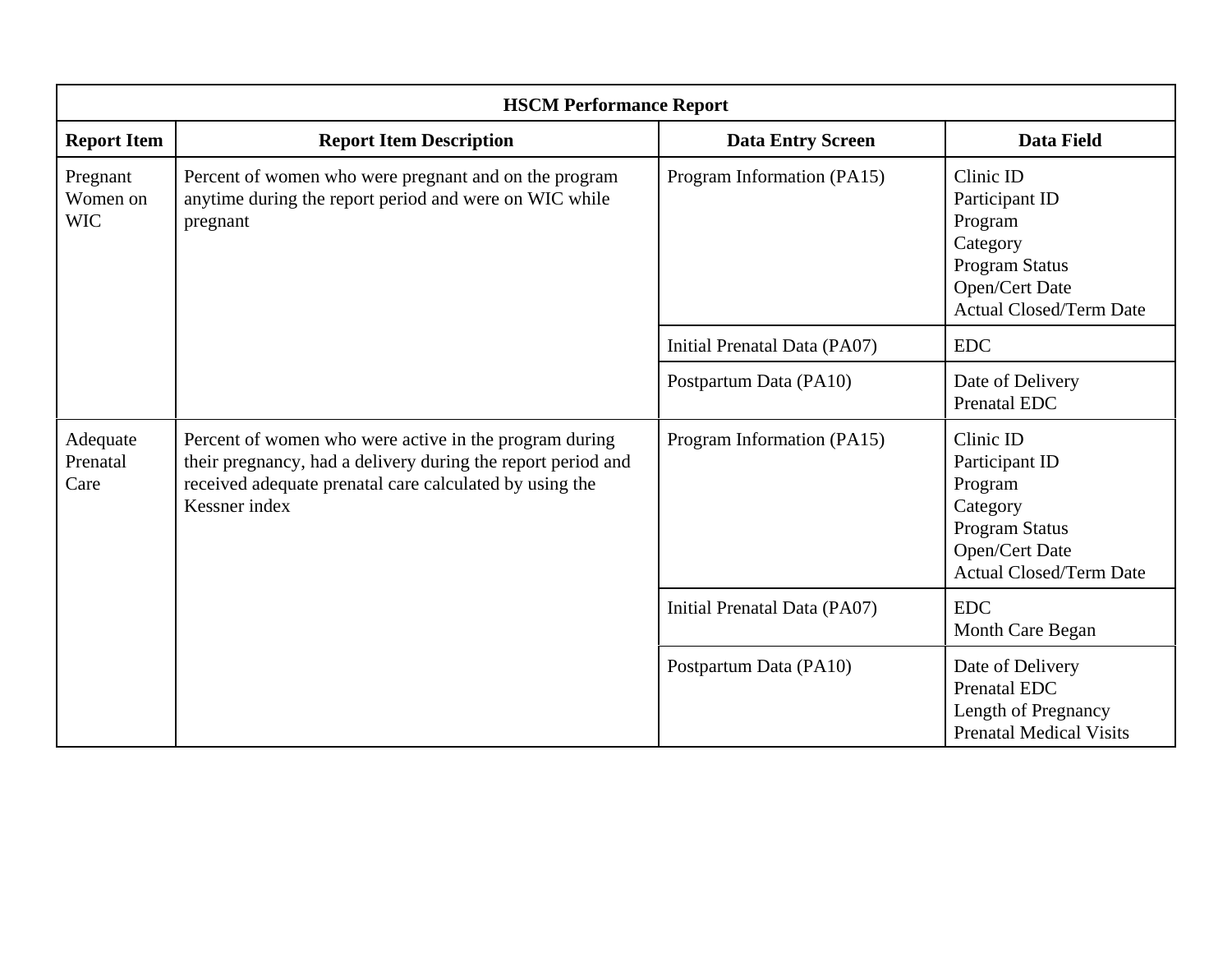| <b>HSCM Performance Report</b>    |                                                                                                                                                                                                        |                              |                                                                                                                                 |
|-----------------------------------|--------------------------------------------------------------------------------------------------------------------------------------------------------------------------------------------------------|------------------------------|---------------------------------------------------------------------------------------------------------------------------------|
| <b>Report Item</b>                | <b>Report Item Description</b>                                                                                                                                                                         | <b>Data Entry Screen</b>     | <b>Data Field</b>                                                                                                               |
| Required<br>Face-Face<br>Contacts | Percent of women who were pregnant and on the program<br>anytime during the report period, were active at the end of the<br>report period and had 80% or more of the required face to<br>face contacts | Program Information (PA15)   | Clinic ID<br>Participant ID<br>Program<br>Category<br><b>Program Status</b><br>Open/Cert Date<br><b>Actual Closed/Term Date</b> |
|                                   |                                                                                                                                                                                                        | Initial Prenatal Data (PA07) | <b>EDC</b>                                                                                                                      |
|                                   |                                                                                                                                                                                                        | Postpartum Data (PA10)       | Date of Delivery<br><b>Prenatal EDC</b>                                                                                         |
|                                   |                                                                                                                                                                                                        | <b>Activity Entry (SV02)</b> | <b>Activity Code</b><br><b>Activity Date</b><br><b>Contact Type</b>                                                             |
| Required<br><b>Home Visits</b>    | Percent of women who were pregnant and on the program<br>anytime during the report period, were active at the end of the<br>report period and had 75% or more of the required home<br>visits           | Program Information (PA15)   | Clinic ID<br>Participant ID<br>Program<br>Category<br><b>Program Status</b><br>Open/Cert Date<br><b>Actual Closed/Term Date</b> |
|                                   |                                                                                                                                                                                                        | Initial Prenatal Data (PA07) | <b>EDC</b>                                                                                                                      |
|                                   |                                                                                                                                                                                                        | Postpartum Data (PA10)       | Date of Delivery<br><b>Prenatal EDC</b>                                                                                         |
|                                   |                                                                                                                                                                                                        | <b>Activity Entry (SV02)</b> | <b>Activity Code</b><br><b>Activity Date</b><br>Contact Type<br><b>Site of Contact</b>                                          |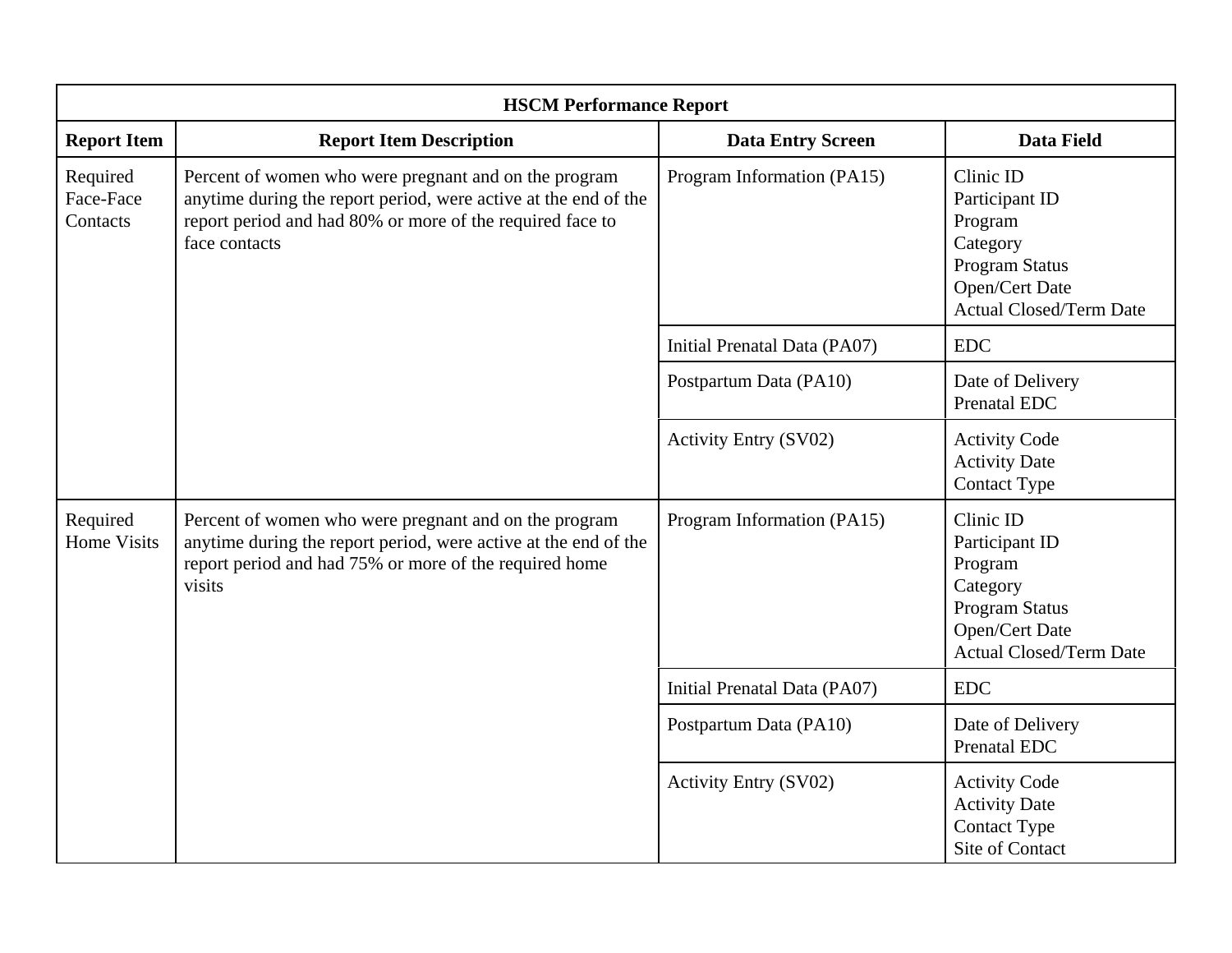| <b>HSCM Performance Report</b>               |                                                                                                                                                                                                 |                                   |                                                                                                                                 |
|----------------------------------------------|-------------------------------------------------------------------------------------------------------------------------------------------------------------------------------------------------|-----------------------------------|---------------------------------------------------------------------------------------------------------------------------------|
| <b>Report Item</b>                           | <b>Report Item Description</b>                                                                                                                                                                  | <b>Data Entry Screen</b>          | <b>Data Field</b>                                                                                                               |
| <b>Started</b><br><b>HSCM</b><br>First Tri   | Percent of women who were active in the program during<br>their pregnancy, were new to the program during the report<br>period and enrolled in the program in the 1st trimester of<br>pregnancy | Program Information (PA15)        | Clinic ID<br>Participant ID<br>Program<br>Category<br>Program Status<br>Open/Cert Date<br><b>Actual Closed/Term Date</b>        |
|                                              |                                                                                                                                                                                                 | Initial Prenatal Data (PA07)      | <b>EDC</b>                                                                                                                      |
|                                              |                                                                                                                                                                                                 | Postpartum Data (PA10)            | Date of Delivery<br>Prenatal EDC                                                                                                |
| Received<br>Referrals<br>During<br>Pregnancy | Percent of women who were active in the program during<br>their pregnancy, had a delivery during the report period and<br>received at least one referral during pregnancy                       | Program Information (PA15)        | Clinic ID<br>Participant ID<br>Program<br>Category<br><b>Program Status</b><br>Open/Cert Date<br><b>Actual Closed/Term Date</b> |
|                                              |                                                                                                                                                                                                 | Initial Prenatal Data (PA07)      | <b>EDC</b>                                                                                                                      |
|                                              |                                                                                                                                                                                                 | Postpartum Data (PA10)            | Date of Delivery<br>Prenatal EDC                                                                                                |
|                                              |                                                                                                                                                                                                 | Service Provider Selection (RF01) | <b>Referral Date</b>                                                                                                            |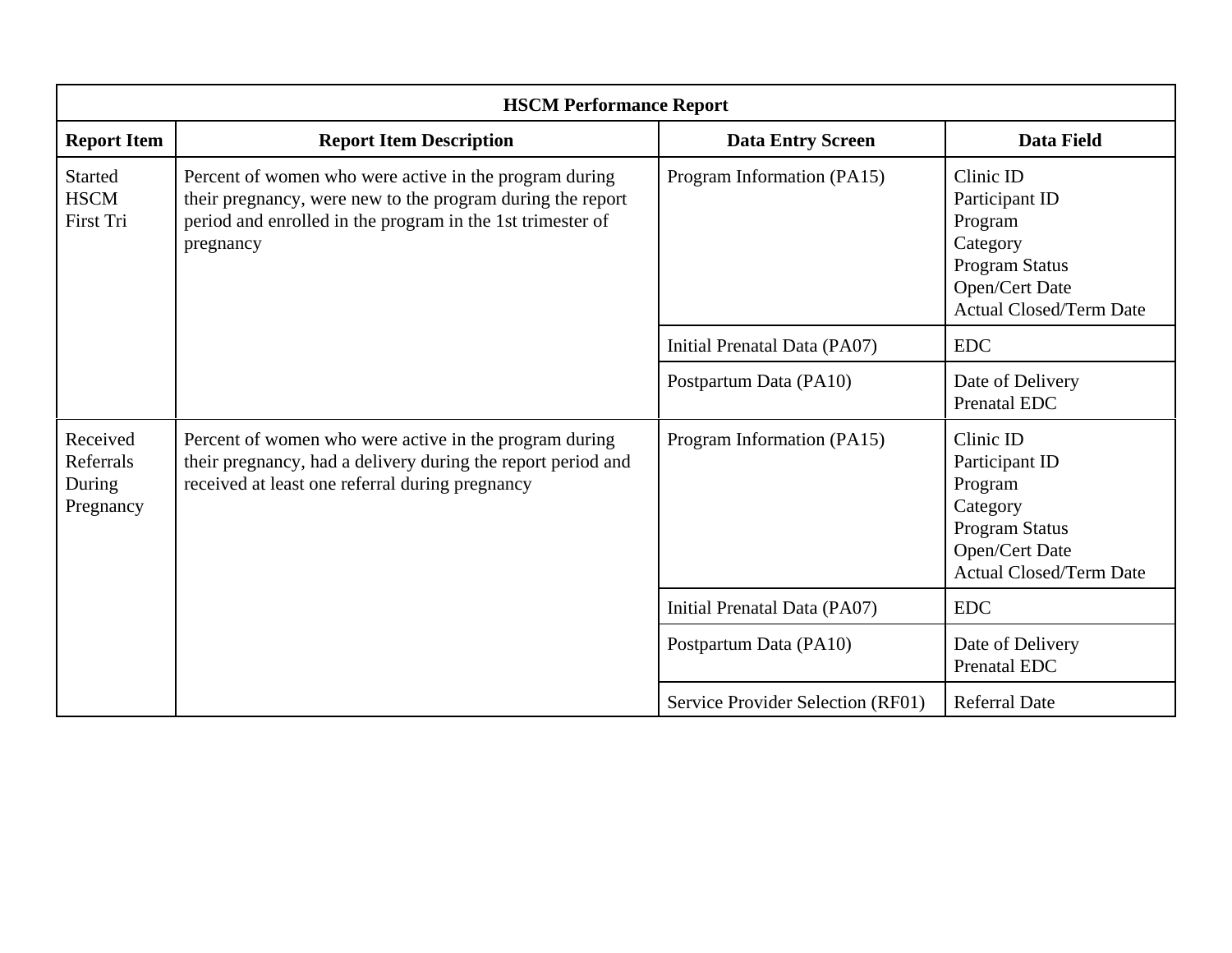| <b>HSCM Performance Report</b>     |                                                                                                                                                                |                                                  |                                                                                                                                 |
|------------------------------------|----------------------------------------------------------------------------------------------------------------------------------------------------------------|--------------------------------------------------|---------------------------------------------------------------------------------------------------------------------------------|
| <b>Report Item</b>                 | <b>Report Item Description</b>                                                                                                                                 | <b>Data Entry Screen</b>                         | <b>Data Field</b>                                                                                                               |
| Received<br>Referrals<br>Postpart  | Percent of interconceptional women who reached six weeks<br>postpartum on the program during the report period and<br>received a referral during the six weeks | Program Information (PA15)                       | Clinic ID<br>Participant ID<br>Program<br>Category<br><b>Program Status</b><br>Open/Cert Date<br><b>Actual Closed/Term Date</b> |
|                                    |                                                                                                                                                                | Postpartum Data (PA10)                           | Date of Delivery                                                                                                                |
|                                    |                                                                                                                                                                | Service Provider Selection (RF01)                | <b>Referral Date</b>                                                                                                            |
| <b>LBW</b><br>Singleton<br>Infants | Percent of low birth weight live singleton births during the<br>report period to women active in the program during<br>pregnancy                               | Program Information (PA15)                       | Clinic ID<br>Participant ID<br>Program<br>Category<br><b>Program Status</b><br>Open/Cert Date<br><b>Actual Closed/Term Date</b> |
|                                    |                                                                                                                                                                | Postpartum Data (PA10)                           | Date of Delivery<br>Length of Pregnancy<br><b>Pregnancy Outcome</b><br>Infant's ID                                              |
|                                    |                                                                                                                                                                | Birth Data (PA11)                                | Mother's ID<br><b>Birth Weight</b>                                                                                              |
|                                    |                                                                                                                                                                | <b>Participant Group Relationships</b><br>(PA06) | Group ID<br>Relationship<br><b>Effective Date</b><br><b>End Date</b>                                                            |